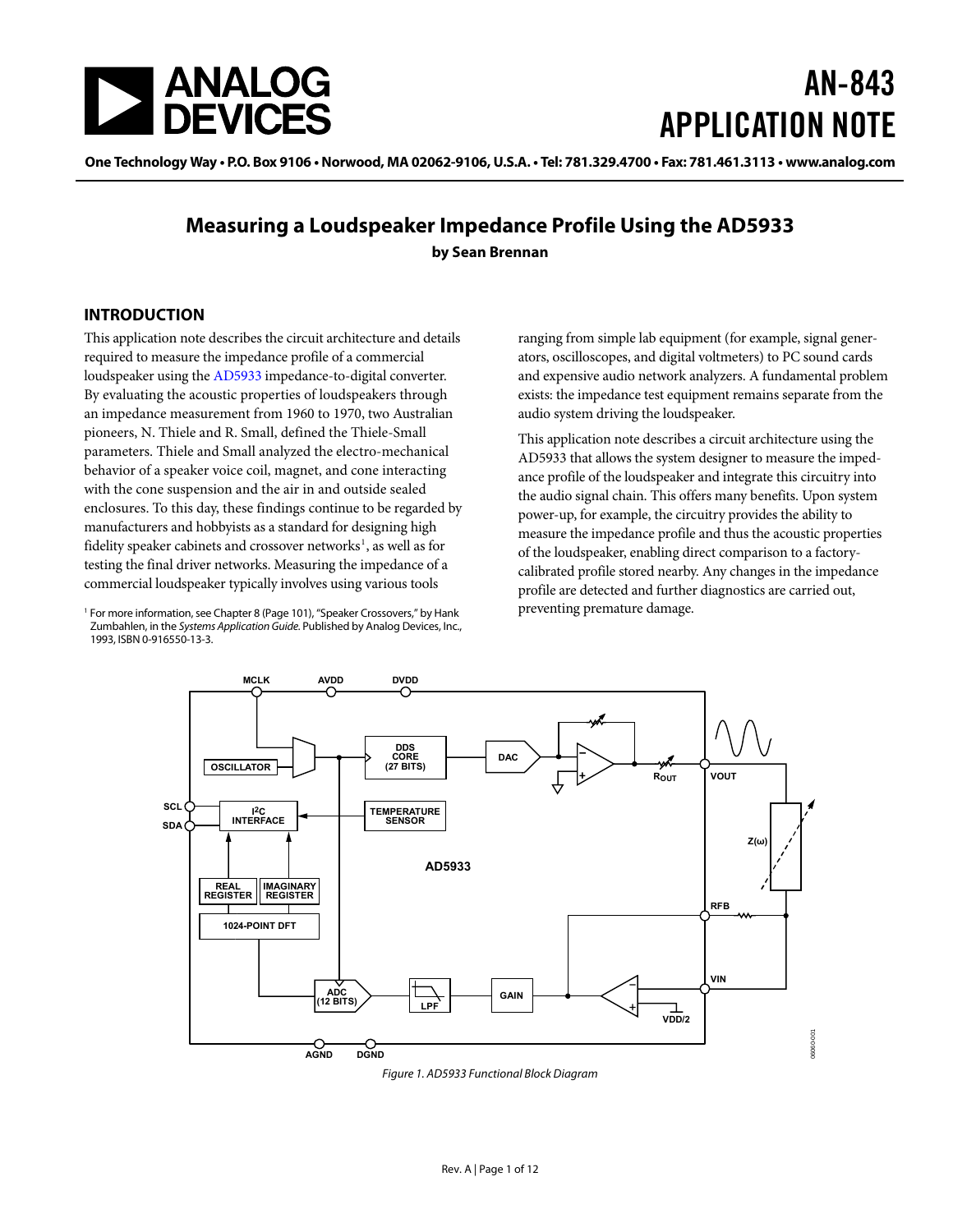# **TABLE OF CONTENTS**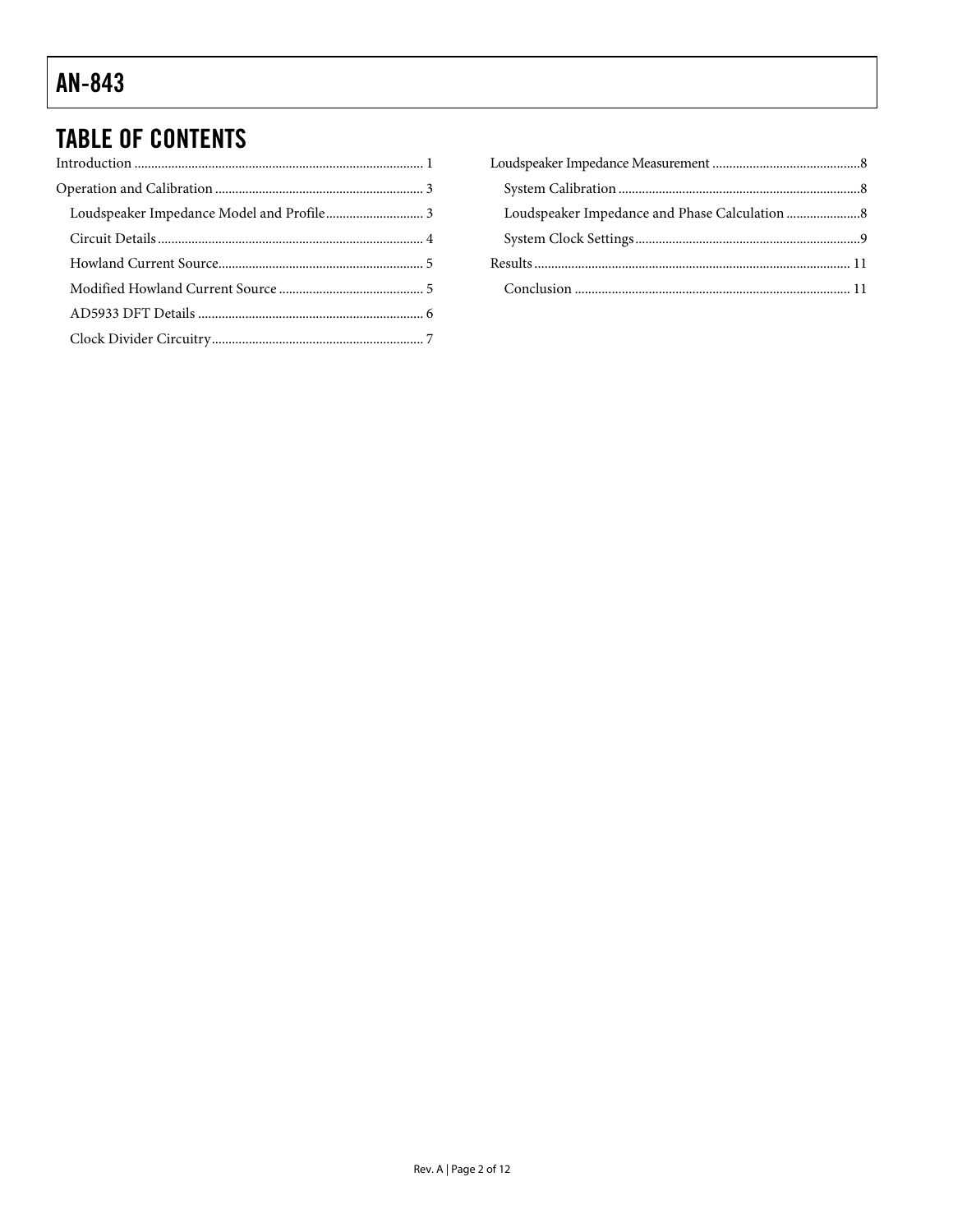# <span id="page-2-0"></span>OPERATION AND CALIBRATION

As shown in [Figure 1,](#page-0-1) the [AD5933](http://www.analog.com/AD5933) is a high precision, impedance converter system that combines an on-board frequency generator with a 12-bit, 1 MSPS, analog-to-digital converter (ADC). The frequency generator allows an external complex impedance to be excited with a known frequency. The response signal from the impedance is sampled by the on-board ADC, and a discrete Fourier transform (DFT) is processed by an onboard DSP engine. The DFT algorithm returns a real (R) and imaginary (I) data-word at each output frequency. The magnitude of the impedance and relative phase of the impedance at each frequency point along the sweep are easily calculated using the following two equations:

$$
Magnitude = \sqrt{R^2 + I^2} \tag{1}
$$

$$
Phase = Tan^{-1}(I/R) \tag{2}
$$

The system requires calibration using a precision (preferably noninductive) resistor substituted for the impedance to be measured and a scaling factor is calculated for subsequent measurements. The [AD5933](http://www.analog.com/AD5933) can measure an impedance value between 100  $\Omega$  to 10 M $\Omega$  to a system accuracy of 0.5% for excitation frequencies between 1 kHz to 100 kHz. A typical loudspeaker has a common-mode impedance of 4  $\Omega$  to 6  $\Omega$  or less and rises up to 30  $\Omega$  to 50  $\Omega$  at the peak frequency. The peak frequency can occur as low as 20 Hz. Therefore, external circuit components are required to analyze the loudspeaker impedance profile at such low frequencies and impedance levels. The following section explains the proposed circuit architecture to measure such a profile and compare the results to a commercial test unit.

### **LOUDSPEAKER IMPEDANCE MODEL AND PROFILE**

To understand the subsequent measurement, a simplified electrical model of a loudspeaker is shown in [Figure 2](#page-2-1).



Figure 2. Loudspeaker Impedance Model

<span id="page-2-1"></span>The circuit in [Figure 2](#page-2-1) has a dc resistance placed in series with a lossy parallel resonant circuit made up of L, R, and C, which models the dynamic impedance of the speaker over the frequency range of interest.

<span id="page-2-2"></span>Rdc is the dc resistance of the loudspeaker measured with a digital ohmmeter. The dc resistance is often referred to as the DCR in a speaker/subwoofer data sheet. The dc resistance measurement is usually less than the driver's nominal impedance. Rdc is typically less than the specified loudspeaker impedance and the novice loudspeaker enthusiast may be fearful that the driver amplifier will be overloaded. However, because the inductance (L) of a speaker increases with an increase in frequency, it is

unlikely that the driver amplifier actually sees the dc resistance as its load.

- L is the voice coil inductance measured in millihenries (mH). Typically, the industry standard is to measure the voice coil inductance at 1000 Hz. As frequencies increase above 0 Hz, there is a rise in impedance above the Rdc value. This is because the voice coil acts as an inductor. Consequently, the overall impedance of a loudspeaker is not constant impedance, but can be represented as a dynamic profile that changes with input frequency (see [Figure 3](#page-2-2)). Maximum impedance (Zmax) of the loudspeaker occurs at the resonant frequency  $(F_s)$  of the loudspeaker. See [Figure 4.](#page-3-1)
- F<sub>s</sub> is the resonant frequency of a loudspeaker. The impedance of a loudspeaker is a maximum at F<sub>s</sub>. The resonant frequency is the point at which the total mass of the moving parts of the loudspeaker become balanced with the force of the speaker suspension when in motion. The resonant frequency information is important to prevent an enclosure from ringing. In general, the mass of the moving parts and the stiffness of the speaker suspension are the key elements that affect the resonant frequency. A vented enclosure (bass reflex) is tuned to Fs so that the two work in unison. As a rule, a speaker with a lower  $F<sub>S</sub>$  is better for low-frequency reproduction than a speaker with a higher F<sub>s</sub>.
- R represents the mechanical resistance of a driver's suspension losses.

Therefore, to obtain the Thiele-Small parameters, the resulting impedance peak and crossover frequencies must be accurately determined.



Figure 3. Typical Loudspeaker Impedance Profile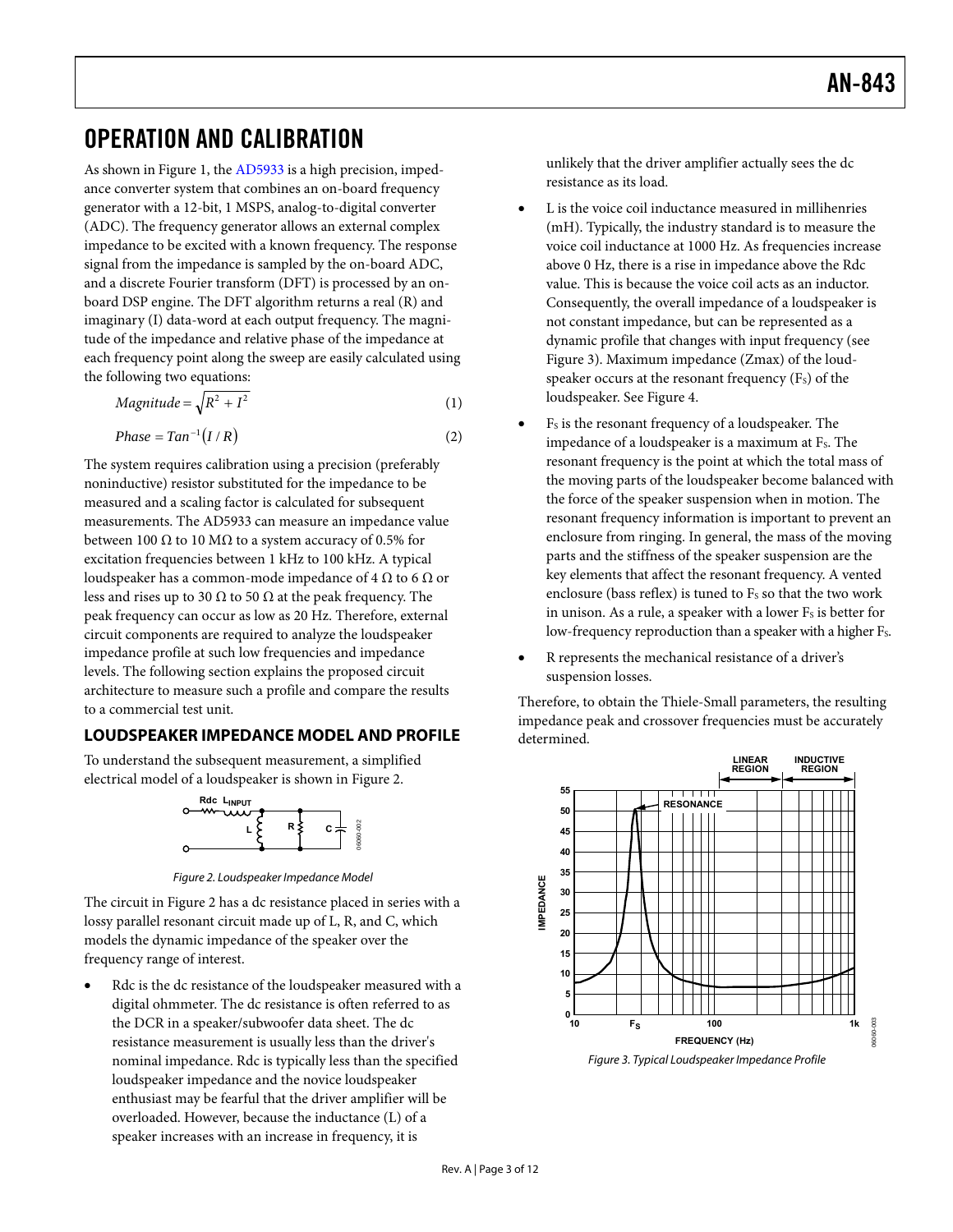<span id="page-3-0"></span>[Figure 3](#page-2-2) shows a typical impedance curve for a loudspeaker.

There are three distinct characteristics to note in [Figure 3](#page-2-2). Resonance causes a large increase in the loudspeaker impedance and, as the input frequency increases, the inductance of the voice coil causes the loudspeaker impedance to rise again. In [Figure 3,](#page-2-2) resonance is  $\approx$  28 Hz, and the linear region ranges from approximately 100 Hz to 350 Hz. At the resonant frequency, the loudspeaker impedance is modeled as pure resistance. In addition, as the input frequency increases approaching resonance frequency (Fs), the impedance profile is inductive. Beyond the resonant frequency, as impedance falls, the impedance profile is capacitive in nature.

Within the linear region of [Figure 3,](#page-2-2) the impedance is mainly resistive, but at slightly below the speaker's nominal impedance.

In the inductive region, where the inductance of the speaker voice coil becomes significant, the speaker impedance starts to increase again and is progressively more inductive as the frequency rises.

### **CIRCUIT DETAILS**

[Figure 4](#page-3-1) shows the circuit block diagram used to measure the impedance profile of a commercial loudspeaker. The circuit consists of three major blocks.

One major block is a modified Howland current source and gain stage connected to the output of the [AD5933](http://www.analog.com/AD5933) with a commercial loudspeaker connected in the feedback loop of the external gain stage.

Another block is a clock-dividing circuit, which scales down the master clock/crystal frequency supplied to the AD5933, enabling the impedance profile to be analyzed across the bandwidth of interest (10 Hz to 20 kHz). Clock scaling is required by the AD5933 to analyze frequencies below 10 kHz.

The third block is the [AD5933](http://www.analog.com/AD5933) impedance-to-digital converter.

The following sections explain the circuit details of the Howland current source and clock-dividing circuitry. For more information, refer to the [AD5933](http://www.analog.com/AD5933) data sheet.



<span id="page-3-1"></span>Figure 4. Loudspeaker Impedance Measurement Circuit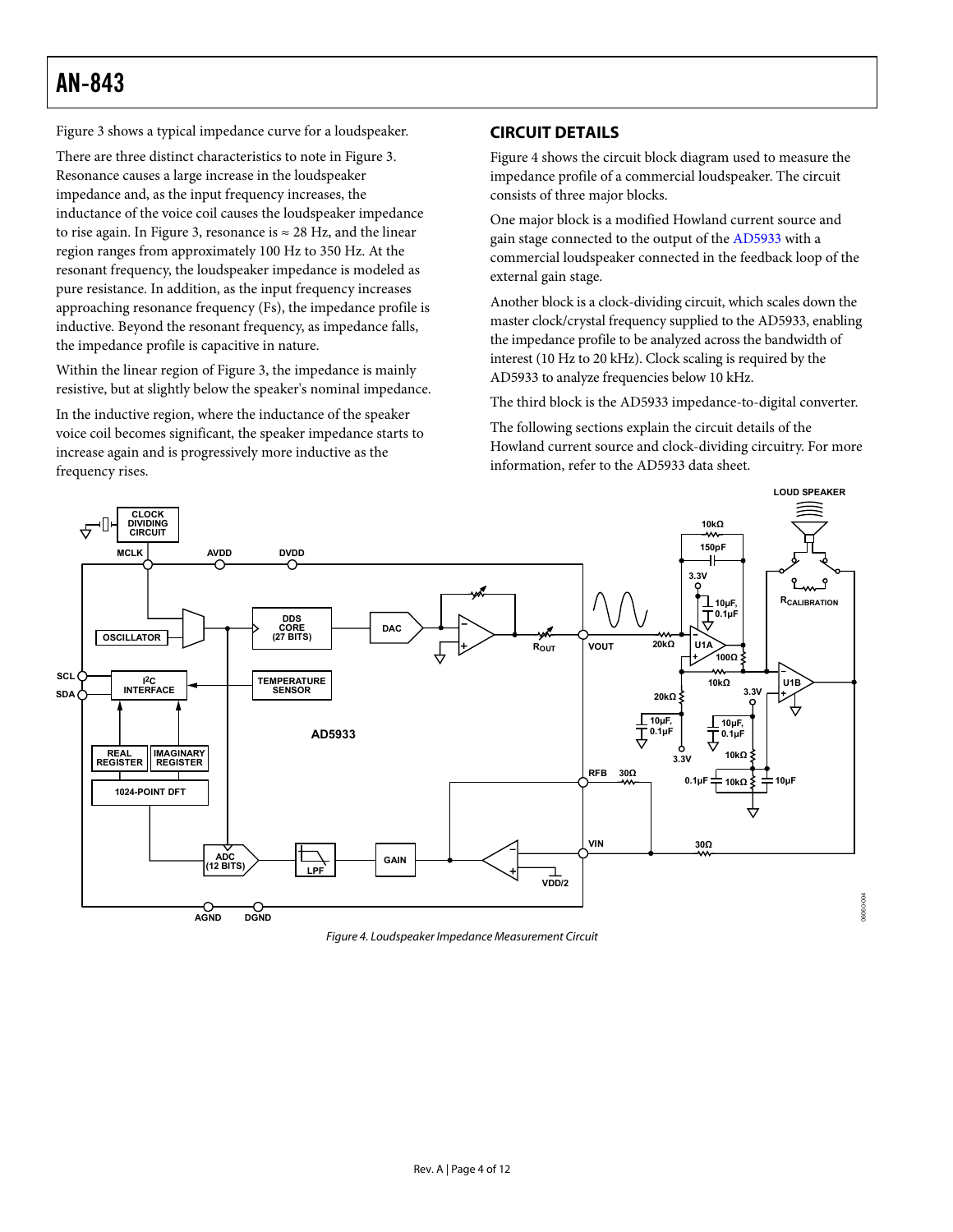#### <span id="page-4-0"></span>**HOWLAND CURRENT SOURCE**

The classic Howland constant current source is shown in Figure 5. Using suitable external components around the operational amplifier, the output current through the load impedance  $(Z<sub>LOAD</sub>)$  is independent of the absolute impedance of the load and only depends on the amplitude of the input voltage (VINPUT).



Figure 5. A Typical Howland Current Source

Using simple circuit analysis and the traditional equations for the gain of an op amp at both negative and the positive input terminals, the voltage at the op amp output pin can be written as:

$$
V1 = \frac{-Ry}{Rx} \times V_{INPUT} + V2\left(\frac{Rx}{Rx + Ry}\right) \times \left(1 + \frac{Ry}{Rx}\right) \tag{3}
$$

Rearranging Equation 1, it can be shown that

$$
V_1 - V_2 = \frac{-Ry}{Rx} \times V_{INPUT}
$$
 (4)

Finally, the current through Resistor R<sub>XY</sub> is given by

$$
I_{\text{OUTPUT}} = \frac{V_1 - V_2}{R_{XY}} = \frac{-Ry}{Rx \times R_{XY}} \times V_{\text{INPUT}} \tag{5}
$$

For the circuit in Figure 5 to function correctly, the circuit designer must ensure that the value of Ry is always much greater than R<sub>XY</sub>. Consequently, through a suitable choice of resistors (Ry and R<sub>XY</sub>) the direction of the current I<sub>OUTPUT</sub> can be assumed to flow through the load in accordance with the current divider rule. Equation 5 gives the magnitude of the output current.

Because the Howland circuit uses both positive and negative feedback, the circuit designer must ensure that the circuit output remains stable during and after power sequencing and over all required load conditions. The circuit designer should include a suitable sized Capacitor C2 to provide a single dominant pole in the negative feedback circuit to prevent sustained oscillations.

In the absence of an output load, when the power supply (Vsupply) is first applied to the circuit shown in Figure 5 (open circuit output conditions), the positive feedback may equal the negative feedback. The inclusion of a suitable Capacitor C1 ensures that the positive feedback is always less than the negative feedback under such conditions.

### **MODIFIED HOWLAND CURRENT SOURCE**



Figure 6. Modified Howland Current Source (UIA, U1B = AD8532AR Rail-to-Rail Single-Supply Amplifier)

The highlighted section of Figure 6 shows the modified Howland current source used in the final circuit. Because of the limitation of a single supply, coupled with the fact that the receive side of the [AD5933](http://www.analog.com/AD5933) is internally hard biased at VDD/2, it is necessary to bias the excitation signal through the loudspeaker at the same value to get the best dynamic range through the system. This is achieved by biasing the noninverting input of U1B at 1.65 V (that is, Vdd/2). The high open-loop gain of the op amp and the application of feedback causes the output of the Howland current source always to be at the same voltage. Therefore, the output of the Howland current source is always at 1.65 V.

Next, the 20 k $\Omega$  resistor is connected to the 3.3 V supply and decoupled to ground. The 10 k $\Omega$  resistor in the feedback loop of U1A causes the noninverting input of U1A to be at 2.2 V (VDD = 3.3 V). This is necessary to allow the excitation current to always flow through the speaker over the entire 2 V p-p voltage swing biased about 1.65 V (Range 1 of the AD5933 as described in the device data sheet).

Using the superposition theorem, and considering the bias at the output and input terminals around the U1A amplifier, it can be shown that for a 2 V p-p input signal, the maximum/ minimum voltage swing at the output of U1A is 2.975 V/ 1.975 V, respectively.

Therefore, there is always current flowing into the 100  $\Omega$ resistor and into the loudspeaker. This is required so that the impedance profile is a smooth, continuous profile like that shown in [Figure 3](#page-2-2).

The resulting current (10 mA p-p) from the Howland current source, which flows through the 100  $\Omega$  resistor and into the loudspeaker impedance, develops an output voltage on the U1B output (≈10 mV per ohm of measured impedance—about U1B)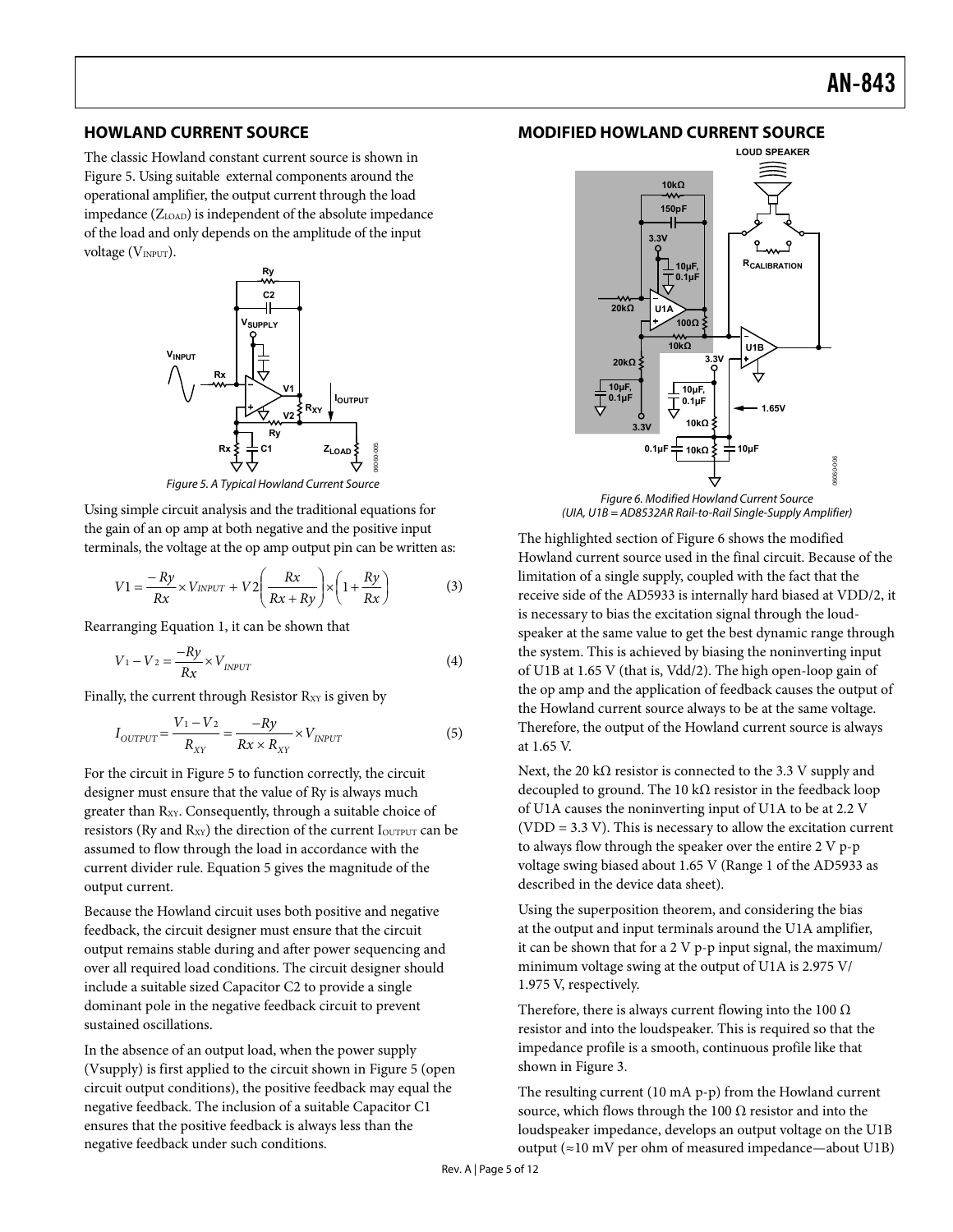<span id="page-5-0"></span>which is proportional to the loudspeaker impedance. This voltage is connected to the [AD5933](http://www.analog.com/AD5933) through the unity gain  $(Rfb = Rin = 30 k\Omega)$  current-to-voltage (I-to-V) amplifier and PGA before being sampled by the ADC. When the PGA is set to ×5, the ADC sees a 1.5 V p-p signal.

It is recommended to configure the AD5933 I-to-V gain and the PGA gain such that the signal presented to the ADC uses the dynamic range of the ADC without causing saturation over the entire range of the loudspeaker impedance.

#### <span id="page-5-1"></span>**AD5933 DFT DETAILS**

The AD5933 method of determining the impedance (see the [AD5933](http://www.analog.com/AD5933) data sheet for impedance calculation details) involves the use of the DFT. The DFT offers many benefits to the user including:

- Excellent dc rejection
- Error averaging
- Phase information

The conventional DFT method assumes a sequence of periodic data samples x(n) which allows the user to determine the spectral content of the corresponding continuous signal. Internally, these samples come from the on-board 12-bit ADC of the receive side. The method employed by the AD5933 differs from the conventional DFT in that only a single frequency bin is transformed, rather than a fundamental and harmonics—it is, in fact, a single-point DFT as explained in the following section.

#### **Single-Point DFT**

With the conventional DFT, a sequence of input samples  $x(n)$ are correlated with samples from a phasor. The frequency of this phasor is at integer multiples of a fundamental frequency given by  $f_s/N^1$ . The correlation is performed for each frequency multiple; if the resulting correlation of the phasor (consisting of both a sine and a cosine at that multiple frequency) is nonzero, there is energy in the input signal at that particular frequency bin. If no energy is found in a bin, there can be no energy at that test frequency. The single-point DFT implemented by the AD5933 ensures by design that the analysis frequency provided by the on-board DDS core is always the same. Therefore, the AD5933 is only analyzing energy at one particular frequency that is determined by the sweep parameters preprogrammed by the user.

The single-point DFT calculated at each frequency point is given by Equation 6.

$$
X(f) = \sum_{n=0}^{1023} (x(n)(\cos(n) - j\sin(n)))
$$
 (6)

where:

*X(f)* is the power in the signal at the Frequency Point f. *x(n)* is the ADC output.

 $cos(n)$  and  $sin(n)$  are the sampled test vectors provided by the DDS core at the f frequency.

The multiplication is accumulated over 1024 samples for each frequency point. The result is stored in two 16-bit registers representing the real and imaginary components of the result. The data is stored in twos complement format.

#### **Leakage Considerations**

If the input signal to the receive side does not have an exact integral number of cycles over the N-point sample interval, there is not a smooth transition from the end of one period to the start of the next. Because the on-board ADC is sampling the receive signal for a finite time, the AD5933 is, in effect, multiplying the input sequence by a rectangular window.

The continuous Fourier transform of a rectangular function is the classic sinc function (sin  $(\pi x)/x$ ). If the input signal to the receive side of the AD5933 contains spectral components at exactly integer multiples of the fundamental analysis frequency, then these side lobes are zero at bin frequencies and do not show up in the DFT output. If, however, the input signal contains components that do not fall exactly on these bin frequencies, then the sinc functions side lobes contain energy at the bin frequencies. It is the high frequency components inherent in the discontinuities of nonperiodic sampling that cause these side lobes to exist.

Therefore, an obvious problem exists. The DFT performed by the AD5933 only produces a correct result when the ADC output sequence  $x(n)$  contains energy precisely at the analysis frequencies that are integral multiples of the fundamental frequency. If the input signal has a component at some intermediate frequency between these frequency bins, this input signal shows up to some degree in all of the N output frequency bins of the DFT. In a conventional DFT, this can have the undesirable effect of masking out weaker signals that are present and close to stronger ones in the input signal. This is called spectral leakage.

The method employed by the AD5933 for reducing the effects of spectral leakage is the application of a windowing on the ADC output data. Windowing has the effect of reducing the energy contained in the side lobes of the sinc function. When the receive side input signal does not contain an integer number of cycles within the sample interval, the ADC output has spectral leakage as previously described.

 $1$  f<sub>s</sub> is the analog-to-digital sampling frequency.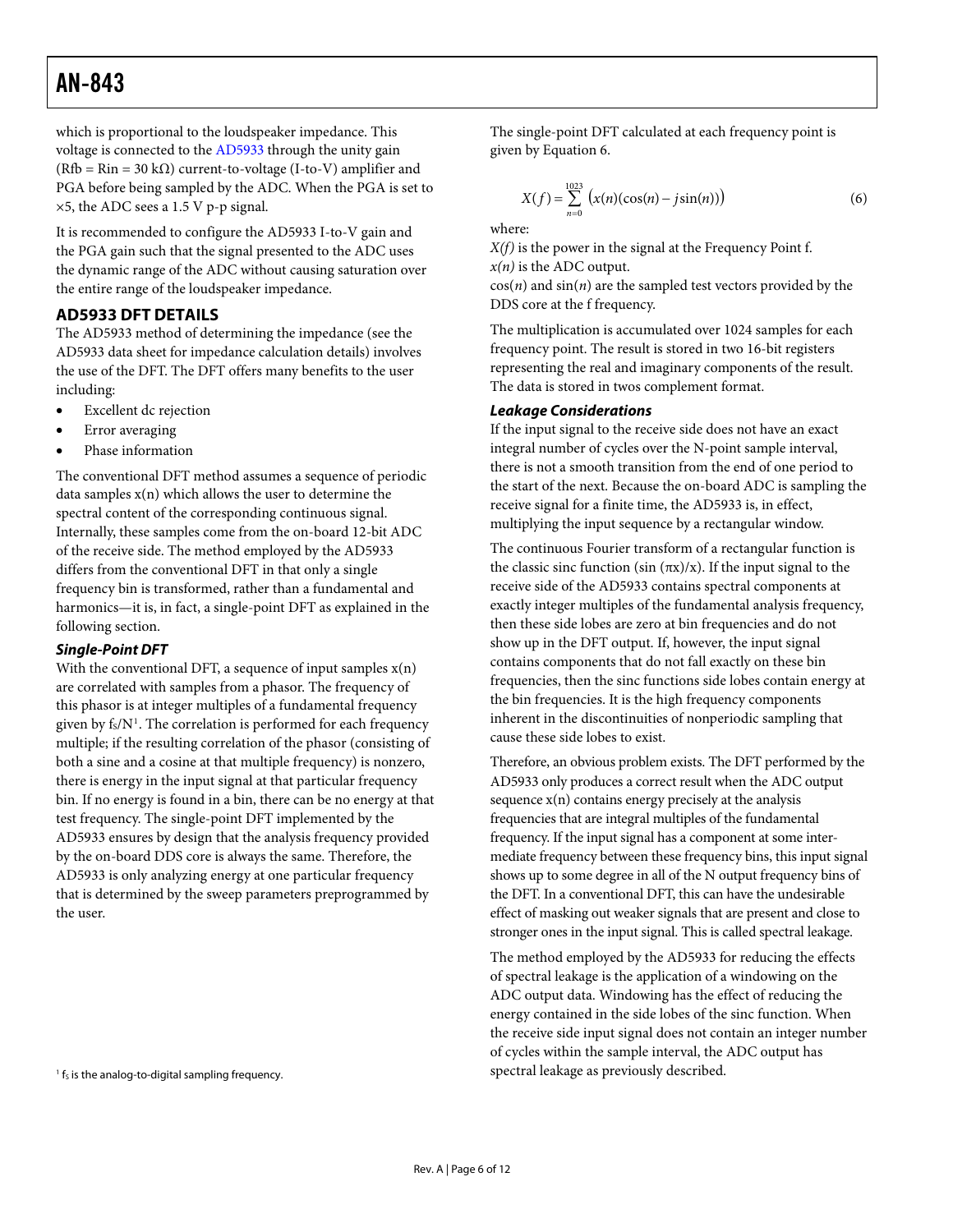#### <span id="page-6-0"></span>**Example**

<span id="page-6-1"></span>In the AD5933 single-point DFT that is performed, the sampling frequency ( $f_s = MCLK/16$ ) is determined by the master clock frequency applied at MCLK. If a 16 MHz clock oscillator is applied to MCLK pin of the AD5933, the ADC sampling frequency is 1 MHz. The ADC samples and converts 1024 points ( $N = 1024$ ) and provides these samples to the MAC unit to perform the DFT. This gives bin frequencies at integer multiples of ~1 kHz. Thus, for accurate DFT outputs, the input signal should be restricted to 1 kHz multiples —the resolution of the DFT is said to be 1 kHz. Therefore, the AD5933 can only accurately determine components in a signal that are 1 kHz apart, with no error. This also implies that the minimum frequency that the AD5933 can excite and analyze is 1 kHz. In practice, this is slightly higher due to finite timing, jitter, and component nonidealities that exist in real analog design.

The AD5933 uses a Hanning window, which offers good sidelobe rejection and, because of its symmetrical properties, is relatively efficient to implement in a digital engine.

There are two ways to improve the resolution of the DFT performed by the AD5933. First, assuming the user keeps the sample frequency of the ADC fixed by not changing the MCLK frequency, increasing the number of points taken by the onboard ADC increases the resolution. For example, sampling 2048 points, in result, increases the resolution to 500 Hz. Therefore, it is possible to accurately determine components in a signal that are 500 Hz apart, with no error. This takes 2 ms. Note that the number of points that the ADC samples is fixed by design.

Second, assuming that the number of points that the ADC samples of the receive signal is fixed at  $N = 1024$ , scaling the frequency at MCLK scales the sampling rate of the ADC according to Equation 7:

$$
f_{\rm S} = \frac{f_{MCLK}}{16} \tag{7}
$$

<span id="page-6-2"></span>Scaling the sampling frequency increases the span of the sample window, creating coherent sampling required for accurate results.

The [Clock Divider Circuitry](#page-6-1) section details a clock dividing circuit used to scale the system clock at the MCK pin, enabling the AD5933 to analyze excitation frequencies below 10 kHz.

#### **CLOCK DIVIDER CIRCUITRY**

The impedance profile of a loudspeaker, as shown in [Figure 3](#page-2-2), ranges from 10 Hz to 20 kHz (typically). Therefore, to capture the entire impedance profile of the loudspeaker, the AD5933 must be able to analyze frequencies below 10 kHz. The user must scale the master clock frequency to allow the AD5933 DFT to analyze these frequencies. [Figure 7](#page-6-2) shows an example circuit that divides a master clock frequency by 2 (that is, it performs successive binary division).

The circuit uses a standard 4-pin, DIL, metal can, crystal oscillator as the reference frequency. Because the majority of oscillators are CMOS type (5 V) and the MCLK input of the AD5933 running at 3.3 V requires TTL (3.3 V) input, a few simple additions were made to the circuit. A capacitor, C1,  $(0.033 \mu)$  was placed between the output of the NAND gate and the input of the first flip-flop. The capacitor removes the dc bias from the TTL oscillator, because the logic levels are not correct for TTL when the 5 V is reduced to 3.3 V. Next, the NAND gate U5A has a feedback resistor of 680 k, which acts as a sensitive amplifier to make the output logic levels swing from 0 V to 3.3 V for reliable switching of the first flip-flop, U1A. Alternatively, a logic-level translator like the ADG3231 can be used to translate the oscillator output logic levels. It is important that the rising and falling edges of the clock connected to Pin 8 (MCLK) of the AD5933 have a good clean transition (tr/tf  $\approx$  6 ns) with small amounts of jitter. The frequency stability of any external crystal used should be 100 ppm. The measured duty cycle of the crystal oscillator used was 45% to 55%. The five dual flip-flops produce a 10-bit binary counter, allowing the AD5933 to be driven from 12 MHz to 11.718 kHz (divide by 1 to 1024). An alternative solution to the circuit in [Figure 7](#page-6-2) is to replace the five dual flip-flops with an AD9834 acting as a binary clock divider with an external high-speed comparator (ADCMP37x/ADCMP60x) on the output to produce a digitally controlled clock.

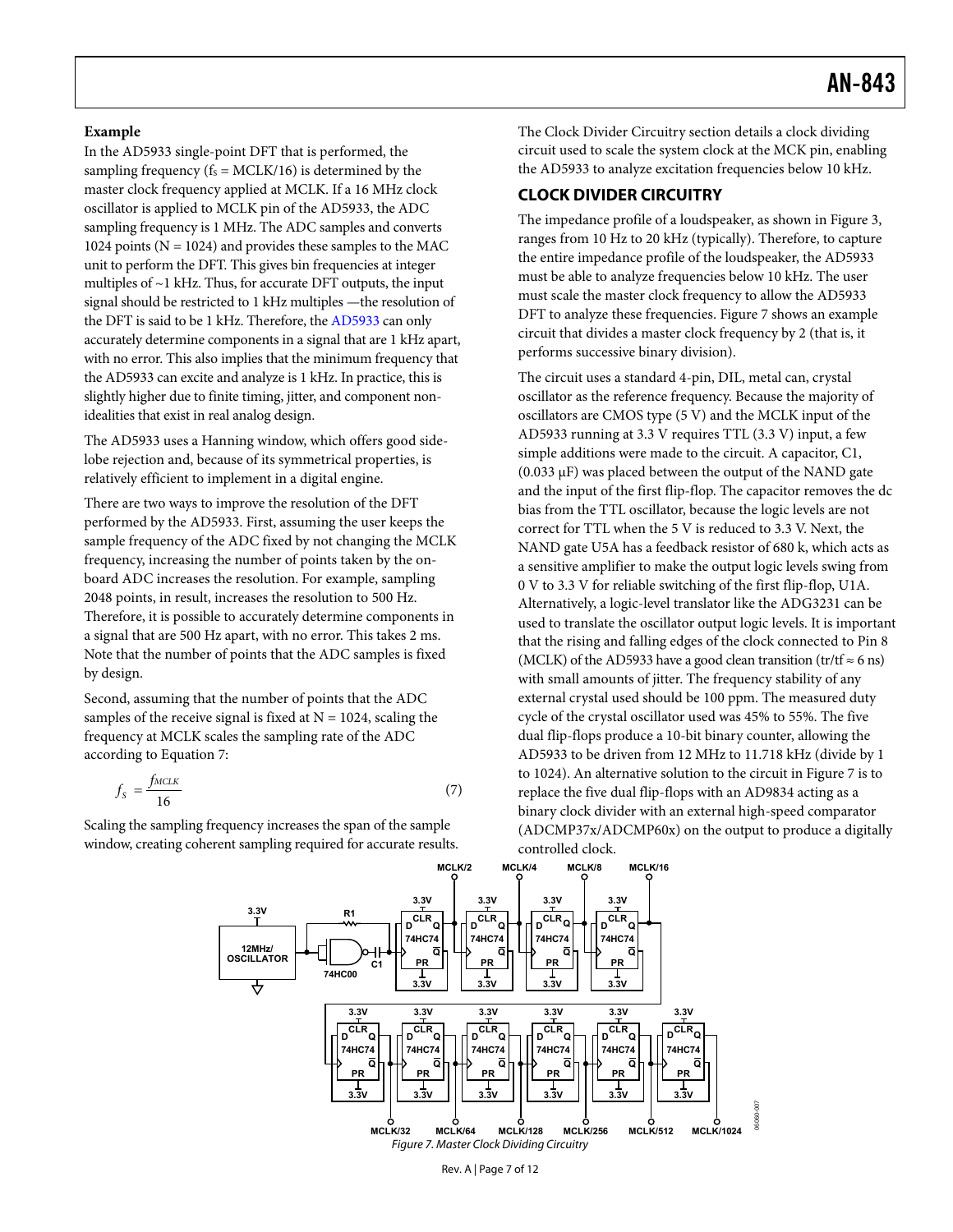# <span id="page-7-0"></span>LOUDSPEAKER IMPEDANCE MEASUREMENT

The circuit shown in [Figure 4](#page-3-1) was developed and used in the measurement of the loudspeaker impedance profile. The transmit side of the AD5933, used as an audio frequency oscillator, drives the modified Howland constant current source at Pin 6. The AD5933 integrated circuit impedance converter combines an internal direct digital synthesis (DDS) frequency generator and analog-to-digital converter (ADC) to form a selfcontained impedance measurement system. A frequency sweep is performed by the AD5933 to gather magnitude and phase data at frequencies defined by the user. The impedance to be analyzed is placed between the frequency generator transmit stage and the I-to-V receive stage. The receive signal is passed through a programmable gain amplifier (PGA), filtered and then delivered to the 12-bit ADC. After the receive signal is digitized by the ADC, a discrete Fourier transform (DFT) is performed on the data.

A nearby microcontroller communicates to the AD5933 via the I 2 C® interface, allowing the user to program the AD5933 sweep parameters (start frequency, frequency step size, and number of points), configure the control register, and adjust the excitation amplitude and PGA setting, as well as read back the measured data from the AD5933 for the final impedance calculation. Once the AD5933 is correctly programmed, only a single bit in the status register must be polled after each point in the userdefined sweep to see if valid data is available to read from the AD5933 (see the AD5933 data sheet for more details).

### **SYSTEM CALIBRATION**

However, prior to a valid impedance measurement, the AD5933 system must undergo a calibration process. The calibration process simply requires the substitution of a known precision metal film resistor be substituted for the impedance to be measured and a scaling factor (gain factor) is calculated for subsequent measurements. The gain factor calculation is given by the following formula:

Gain Factor = 
$$
\frac{Calibration\;Resistor}{\sqrt{(R^2 + I^2)}}\tag{8}
$$

where *R* and *I* are the contents of the real and imaginary register (Register 0x94 to Register 0x97) at a chosen calibration point.

The gain factor is calculated by dividing a suitable known precision resistor by the magnitude of the real and imaginary data returned at a suitable frequency point in the sweep. Both the real and imaginary component are stored in two 16-bit registers which must be read after each ADC conversion and before the next frequency point in the sweep where the contents of the two registers are refreshed with new data.

The resonant impedance of a commercial loudspeaker is typically 25 Ω to 30 Ω (depending upon loudspeaker construction), as shown in [Figure 3.](#page-2-2) Therefore, the calibration resistor was chosen to have a value of 27.4  $\Omega$ .

The system phase is calculated in degrees at each sweep point by the same real and imaginary data points using the formula *Phase = Tan<sup>-1</sup>* (*I/R*). The user must evaluate the quadrant in which the phase angle lies. To get the correct angle, the user must add 180 degrees in Quadrant 2 and Quadrant 3 and 360 degrees in Quadrant 4.

### **LOUDSPEAKER IMPEDANCE AND PHASE CALCULATION**

Once the calibration process is finished, the loudspeaker replaces the calibration resistor. After the user issues a start frequency sweep command to the control register, the AD5933 automatically sequences through the user-defined frequency sweep. The frequency sweep is calculated by contents of the three registers (start frequency, frequency step, and number of increments register). Finally, the loudspeaker impedance at each frequency point is calculated by the microprocessor communicating to the AD5933. This is accomplished by multiplying the gain factor by the magnitude of the complex code returned at each frequency by the AD5933.

$$
Z_{\text{LOUDSPEAKER}} = Gain Factor \times \sqrt{(R^2 + I^2)}
$$
\n(9)

where *R* and *I* are the contents of the real and imaginary register (Register 0x94 to Register 0x97) at a chosen calibration point.

The phase of the loudspeaker is calculated at each sweep point by subtracting the speaker phase from the calibration phase.

$$
\theta_{\text{LOUDSPEAKER}} = \theta_{\text{CALIBRATION}} - \theta_{\text{SWEEP}} \tag{10}
$$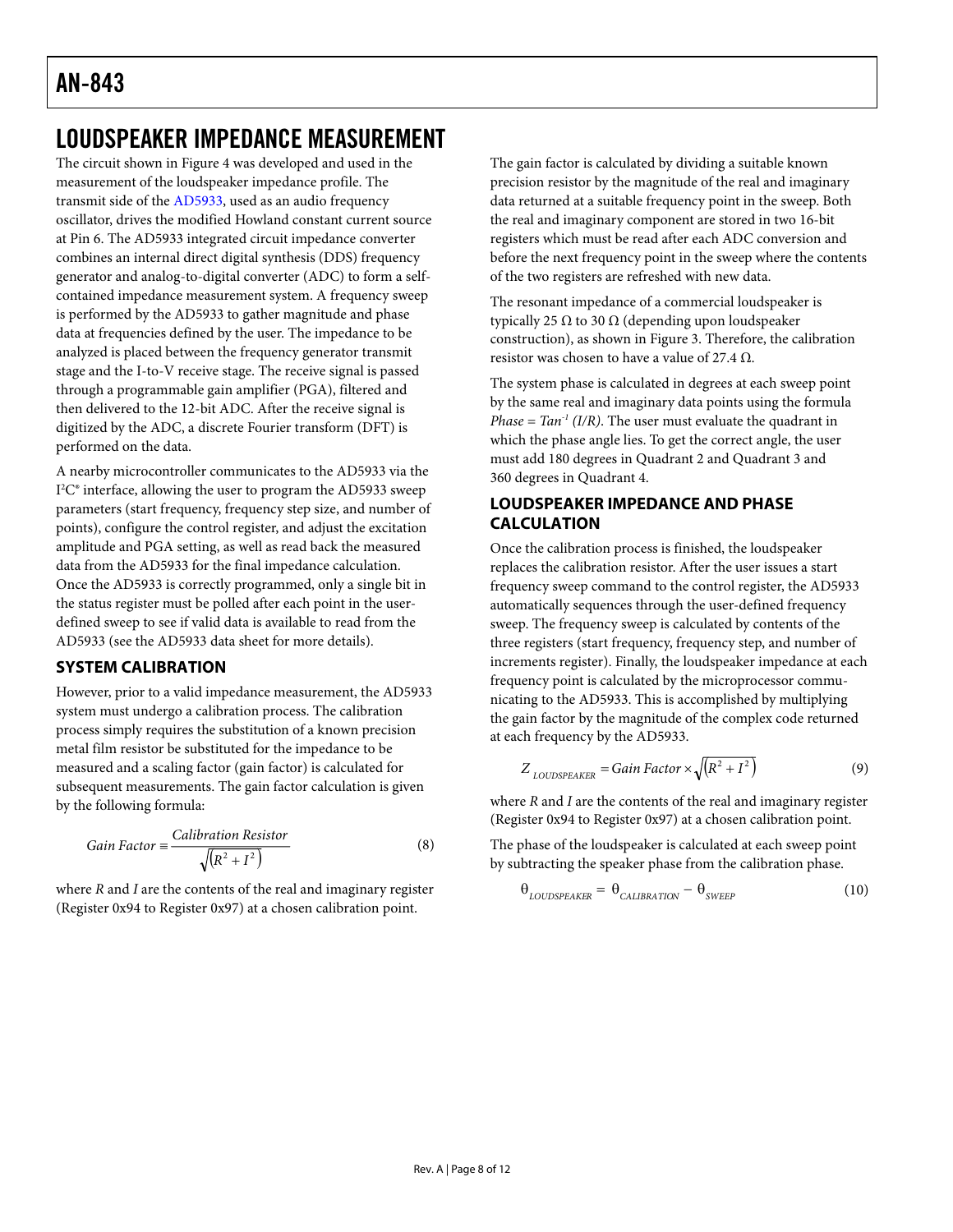### <span id="page-8-0"></span>**SYSTEM CLOCK SETTINGS**

As explained in the [AD5933 DFT Details](#page-5-1) section**,** the frequency of the clock applied to MCLK must be divided in order for the AD5933 to analyze excitation frequencies lower than 10 kHz accurately. [Table 1](#page-8-1) outlines the programmed sweep range and the corresponding clock frequencies applied to the MCLK pin of the AD5933 used in the test to cover the 20 kHz to 10 Hz bandwidth.

<span id="page-8-1"></span>The circuit shown in [Figure 7](#page-6-2) provides the AD5933 clock frequencies for each subrange by binary division of a 12 MHz crystal oscillator As the start frequency is reduced by a factor of 2, the corresponding master clock frequency is halved.

[Table 2](#page-8-2) outlines the programmed sweep parameters (start frequency, frequency increment, and number of increments) used in the test to cover the 20 kHz to 10 Hz bandwidth. As shown in [Figure 3](#page-2-2), the peak impedance typically occurs between 20 Hz to 40 Hz and so it is necessary to have a small frequency increment in this region of the loudspeaker impedance profile to capture the sudden change in impedance at resonance. As frequency increases from the resonant point, it is not necessary to measure such small changes in frequency for the remainder of the impedance profile. Increasing the step size reduces the required test time and increases the span of impedance profile measured for a fixed number of increments.

The frequency step size was set to 1/10th of the start frequency in every sweep. Therefore, as the start frequency for the sweep increased, the frequency step size increased proportionally.

The AD5933 number of settling time cycle register was set at 15 output cycles throughout the experiment, and the number of increments was set to 99 points.

| Table 1. AD5933 MCLK Values vs. Sweep Range |
|---------------------------------------------|
|---------------------------------------------|

|                | AD5933 Sweep Range     | <b>Clock Frequency</b><br><b>Applied to MCLK Pin</b> |  |  |
|----------------|------------------------|------------------------------------------------------|--|--|
| $\mathbf{1}$   | 20 kHz to 10 kHz       | 12 MHz                                               |  |  |
| $\overline{2}$ | 10 kHz to 5 kHz        | 6 MHz                                                |  |  |
| 3              | 5 kHz to 2.5 kHz       | 3 MHz                                                |  |  |
| 4              | 2.5 kHz to 1.25 kHz    | $1.5$ MHz                                            |  |  |
| 5              | 1.25 kHz to 625 Hz     | 750 kHz                                              |  |  |
| 6              | 625 Hz to 312.5 Hz     | 375 kHz                                              |  |  |
| 7              | 312.5 Hz to 156.25 Hz  | 187.5 kHz                                            |  |  |
| 8              | 156.25 Hz to 78.125 Hz | 93.75 kHz                                            |  |  |
| 9              | 78.125 Hz to 39.125 Hz | 46.875 kHz                                           |  |  |
| 10             | 39.125 Hz to 19.53 Hz  | 23.437 kHz                                           |  |  |
| 11             | 19.53 Hz to 9.76 Hz    | 11.71 kHz                                            |  |  |

<sup>1</sup> The AD5933 frequency sweep is determined by the contents of the start frequency, frequency increment, and number of increments register programmed by the user via the <sup>12</sup>C interface. See the AD5933 data sheet for more details on performing a frequency sweep.

[Table 3](#page-9-0) outlines the AD5933 sweep parameters for the four sweeps required to span a frequency of 20 kHz to 1.25 Hz.

<span id="page-8-2"></span>

| <b>AD5933 Sweep Range</b> | <b>Programmed Start Frequency</b> | <b>Programmed Frequency Increment</b> | <b>Programmed No. of Increments</b> |
|---------------------------|-----------------------------------|---------------------------------------|-------------------------------------|
| 20 kHz to 10 kHz          | $10$ kHz                          | 100 Hz                                | 99                                  |
| 10 kHz to 5 kHz           | 5 kHz                             | 50 Hz                                 | 99                                  |
| 5 kHz to 2.5 kHz          | $2.5$ kHz                         | $25$ Hz                               | 99                                  |
| 2.5 kHz to 1.25 kHz       | 1.25 kHz                          | $12.5$ Hz                             | 99                                  |
| 1.25 kHz to 625 Hz        | 625 Hz                            | 62.5 Hz                               | 99                                  |
| 625 Hz to 312.5 Hz        | 312.5 Hz                          | 31.5 Hz                               | 99                                  |
| 312.5 Hz to 156.25 Hz     | 156.25 Hz                         | 15.625 Hz                             | 99                                  |
| 156.25 Hz to 78.125 Hz    | 78.125 Hz                         | 7.8125 Hz                             | 99                                  |
| 78.125 Hz to 39.12 Hz     | 39.125 Hz                         | 3.9125 Hz                             | 99                                  |
| 39.125 Hz to 9.53 Hz      | 19.53 Hz                          | 1.953 Hz                              | 99                                  |
| 19.53 Hz to 9.76 Hz       | 9.76 Hz                           | $0.0976$ Hz                           | 99                                  |
|                           |                                   |                                       | $\cdot$                             |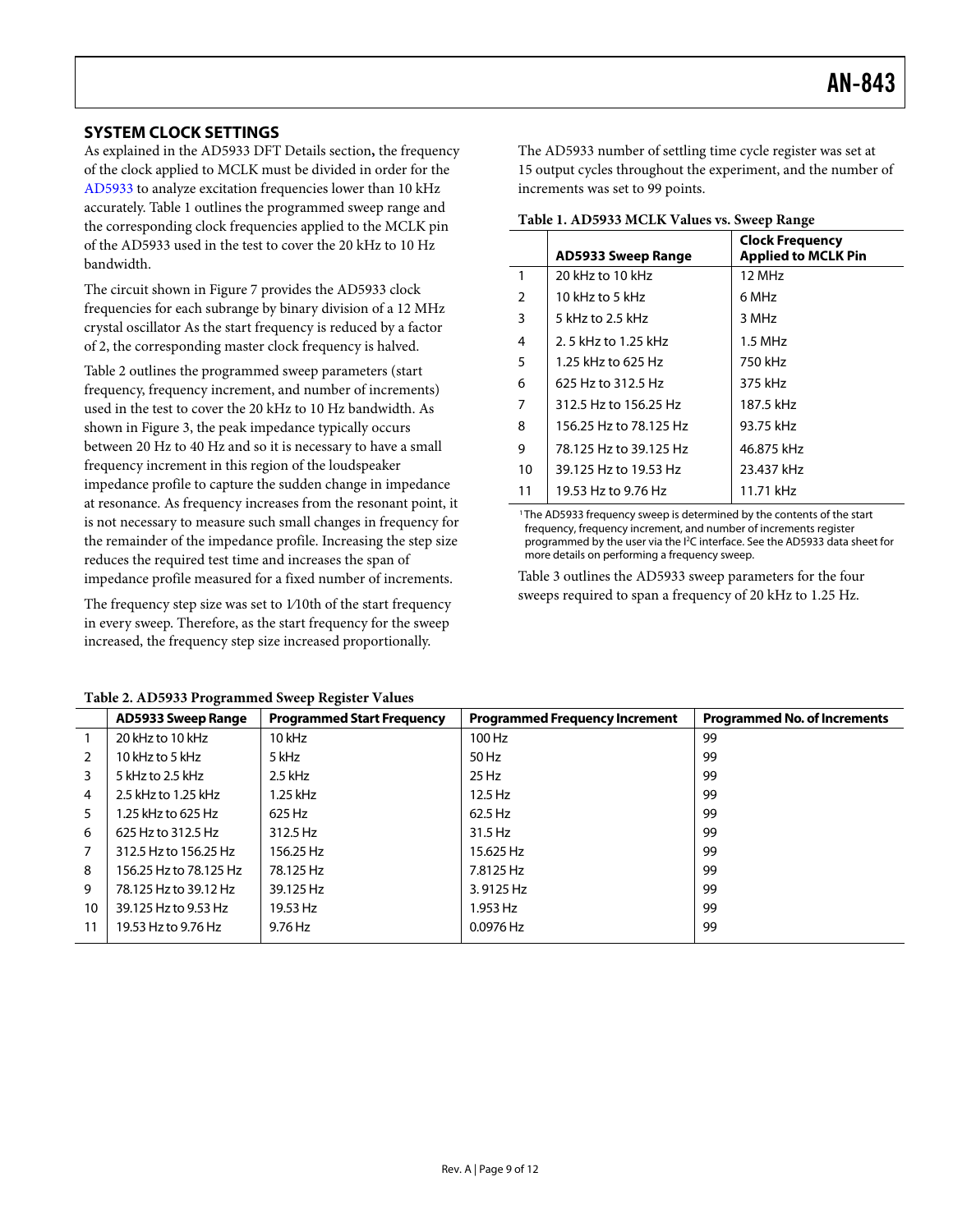As outlined in the AD5933 data sheet, the start frequency is a 24-bit word that is programmed to the on-board RAM at Address 0x82, Address 0x83, and Address 0x84 (see the AD5933 data sheet register map). The required code loaded to the start frequency register is the result of Equation 10, based on the master clock frequency and the required start frequency output from the DDS:

Start Frequency Code = 
$$
\left(\frac{Required Output Start Frequency}{\frac{MCLK}{4}}\right) \times 2^{27}
$$
 (11)

For example, looking at the first row of [Table 3](#page-9-0), if the user requires the sweep to begin at 10 kHz and has a 12 MHz clock signal connected to MCLK, the code that needs to be programmed is given by

Start Frequency Code = 
$$
\left(\frac{10 \text{ kHz}}{\frac{12 \text{ MHz}}{4}}\right) \times 2^{27} = 06D3A0 \text{ hexadecimal}
$$
 (12)

The user programs 0x06 to Register 0x82, 0xD3 to Register 0x83, and 0xA0 to Register 0x84.

Similarly, the frequency increment register is a 24-bit word that is programmed to the on-board RAM at Address 0x85, Address 0x86, and Address 0x87 (see the AD5933 data sheet register map). The required code loaded to the frequency increment register is the result of the formula shown in the Equation below, based on the master clock frequency and the required increment frequency output from the DDS.

Frequency increment Code = 
$$
\left(\frac{\text{Required Frequency Investment}}{4}\right) \times 2^{27}
$$
\n(13)

For example, if the user requires the sweep to have a resolution of 100 Hz and has a 12 MHz clock signal connected to MCLK, the code that needs to be programmed is given by

Frequency incrementCode =

\n
$$
\left( \frac{100 \, \text{Hz}}{4} \right) = 00117 \, \text{hexadecimal}
$$
\n(14)

The user programs 0x00 to Register 0x85, 0x11 to Register 0x86, and 0x79 to Register 0x87.

The third parameter used to define the frequency sweep is the number of increments register. This is a 9-bit word that represents the number of frequency points in the sweep. The number is programmed to the on-board RAM at Address 0x88 and Address 0x89 (see the AD5933 data sheet register map). The maximum number of points that can be programmed is 511. For example, if the sweep needs 99 points, the user programs 0x00 to Register 0x88 and 0x63 to Register 0x89.

[Table 3](#page-9-0) shows the required sweep codes and the various clock frequencies on which the codes are based. Because the master clock and the start frequency/frequency increment values scale equally by 2 in the binary division algorithm implemented, the start frequency code, the frequency increment code, and the number of increment codes are equal for each sweep. This means that the user only has to write to these three registers once for the entire test. However, to ensure an equal division by 2 each time, the user must ensure that the circuit in [Figure 7](#page-6-2) produces a clean clock signal at each output, that the reference clock is stable, and that jitter is minimized.

**Table 3. AD5933 Required Sweep Codes for Frequency Range 20 kHz to 1.25 kHz** 

<span id="page-9-0"></span>

| <b>Programmed Start Frequency/</b><br><b>Required Start Frequency Code</b> |          | <b>Programmed Frequency Increment/</b><br><b>Required Frequency Increment Code</b> |          | Programmed No. of Increments/<br>Reauired No. of Increments Code |        | <b>Clock Frequency</b><br><b>Applied to MCLK</b> |  |
|----------------------------------------------------------------------------|----------|------------------------------------------------------------------------------------|----------|------------------------------------------------------------------|--------|--------------------------------------------------|--|
| $10$ kHz                                                                   | 0x06D3A0 | 100 Hz                                                                             | 0x001179 | 99                                                               | 0x0063 | 12 MHz                                           |  |
| 5 kHz                                                                      | 0x06D3A0 | 50 Hz                                                                              | 0x001179 | 99                                                               | 0x0063 | 6 MHz                                            |  |
| $2.5$ kHz                                                                  | 0x06D3A0 | $25$ Hz                                                                            | 0x001179 | 99                                                               | 0x0063 | 3 MHz                                            |  |
| 1.25 kHz                                                                   | 0x06D3A0 | 12.5 Hz                                                                            | 0x001179 | 99                                                               | 0x0063 | $1.5$ MHz                                        |  |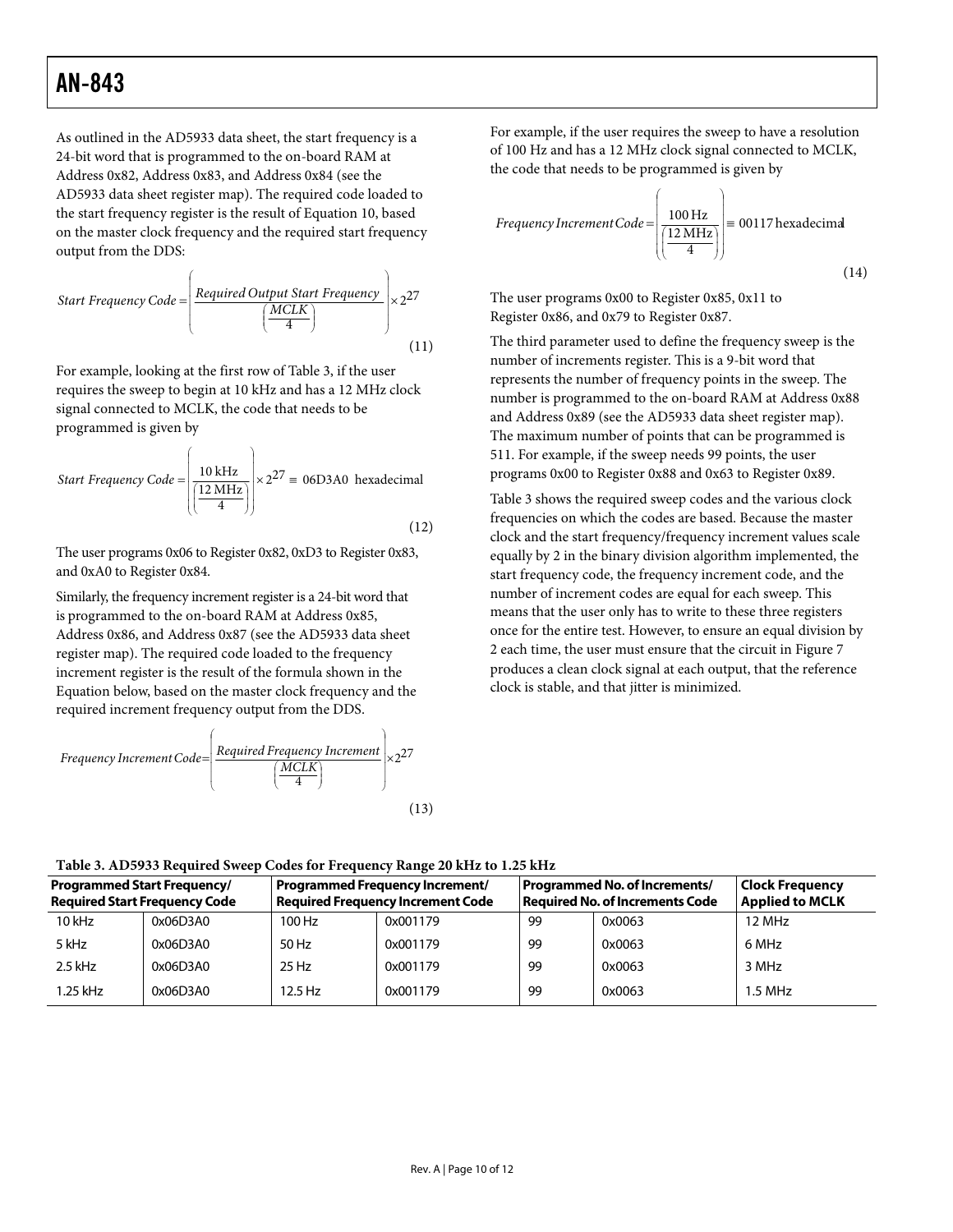# <span id="page-10-0"></span>RESULTS

The system in [Figure 4](#page-3-1) was calibrated with a precision value 27.4  $\Omega$  resistor and a gain factor was calculated at each frequency point in the sweep using the sweep codes and clock frequencies as outlined in [Table 3](#page-9-0). The values were stored in memory in a nearby microcontroller. The calibration resistor was replaced by a commercial 5 1⁄4 inch commercial loudspeaker and the sweep was repeated. The impedance was calculated at each frequency point by multiplying the gain factor by the corresponding code at each frequency, as shown in Equation 7 and Equation 8. The final impedance profile as measured by the AD5933 is shown in Figure 8.



as Measured by the AD5933

The same experiment was measured and repeated using the same loudspeaker. This time, however, a commercial USBbased loudspeaker impedance test unit was used. This unit required a similar calibration process at each frequency with a 27.4  $\Omega$  resistor, prior to making the final impedance measurement. The results of the measurement are shown in Figure 9.



Figure 9. Loudspeaker Impedance and Phase Results as Measured by the AD5933 vs. a Commercial Loudspeaker Impedance Test Unit

### **CONCLUSION**

The AD5933 provides a highly accurate and low cost solution to loudspeaker impedance measurement compared to expensive commercial devices. Along with the AD5933, only a few external components are required to incorporate the simple test circuitry into the audio chain at the expense of minimum board space.

The impedance profile can be evaluated upon system power-up with minimal effort, providing a simple means of characterizing the loudspeaker acoustics and examining the effects of the loudspeaker enclosure so that aging and damage changes can be identified.